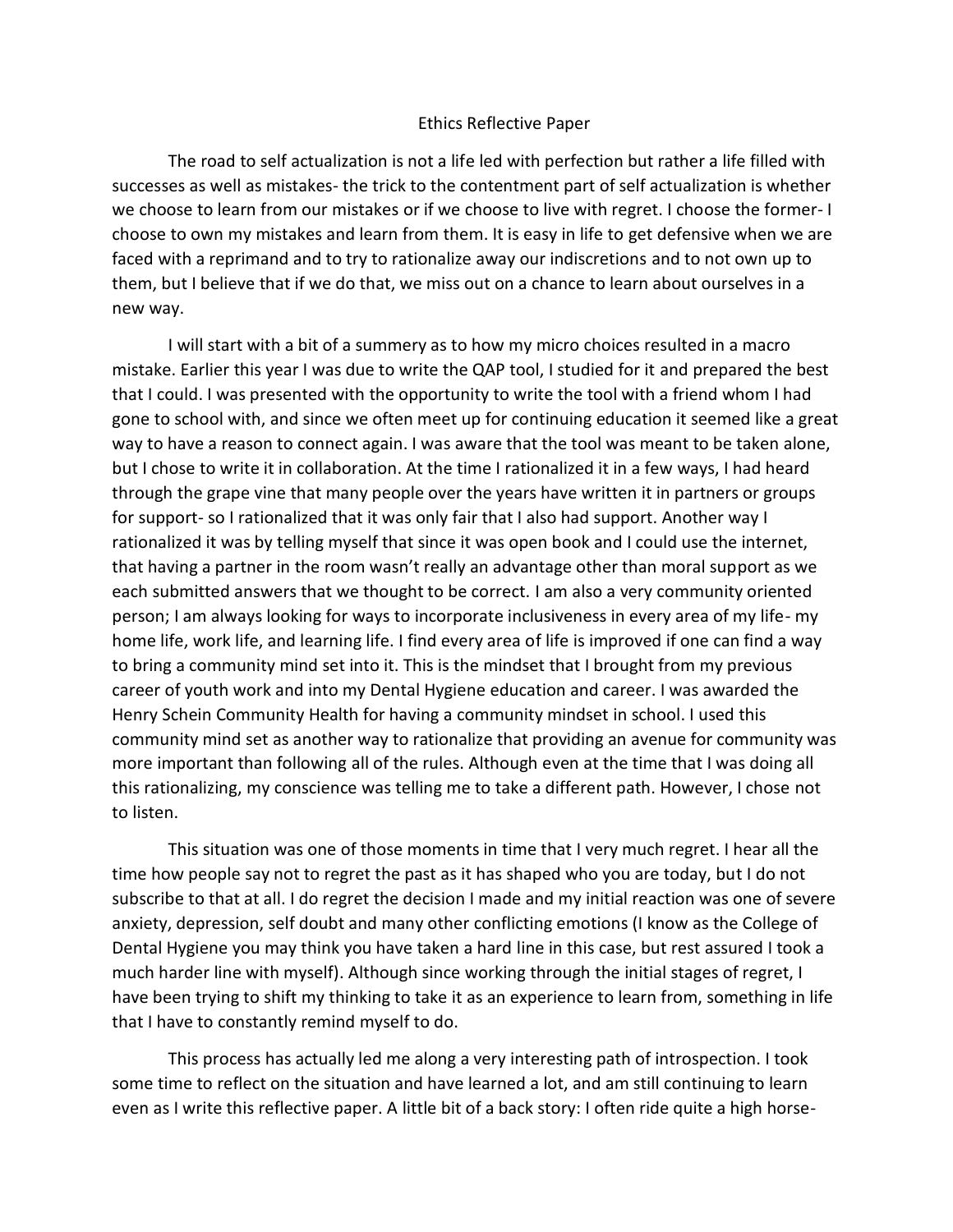especially when it comes to issues of morality and ethics, and I always have even since I was a small child. I see the world in a very black and white way. I was even our class rep in my Dental Hygiene program where I mediated issues within my own class and with issues between the class and faculty. I am often a compassionate ear to my friends and family who have gone through different situations in life where they are wrestling with poor decision making, and I always strive to show a lot of grace, because after all- they are only human, and everybody makes mistakes. Although through the situation of choosing to collaborate with another registrant and disregarding the statement of understanding showed me how easy it was to allow the micro decisions to lead to a macro mistake how hard it was to show myself grace, has shown me just how shallow my pool of grace actually was. It was easy to be gracious to others who were making mistakes I could never imagine making on my own- from way up on my high horse.

This whole process has made me stop and really look at how I hold myself in comparison to others. It has allowed me to work through a few issues within myself that have lead to me having a more positive view of myself, and more confidence in my abilities and choice of career. When I first got the email saying that I was being reviewed, I was so embarrassed that I actually almost quit and walked away from the dental profession- which was a pretty extreme reaction, but that was just how embarrassed I was that I made a mistake. Admitting to those around me that I had done this, and was going through the inquiry process, did the opposite of what my inside voice told me it was going to do. Rather than those around me (friends, family, boss) judging me for my poor choice, they surrounded me with love and support. The fact that I found that love and support to be surprising showed me a bit of how I view myself and how I believe others view me. I feel more stable and validated in my workplace after admitting my mistake and seeing them encourage and support me through the many phone calls and emails as well as my trip to Vancouver for a meeting with the investigator. I have also felt love and support from those friends and family that I have shared this experience with. So in that regard I have been thankful for those outcomes.

The process itself has been a very tough one but I have the utmost respect for those at the CDHBC that have been ushering me through this process. The patience that they have all demonstrated has been very nice to see. Even though I was clearly in the wrong with collaborating on the QAP, I have never been treated with disrespect by anyone I have had to connect with at the office. The person I was the most surprised to be impressed with was my investigator. She was such a great communicator and so professional that I felt secure that she was representing me in the case well. Everyone else that I have dealt with have all been very professional and respectful as well.

In summary, I do very much regret making the decision to collaborate with another registrant on the QAP and disregard the statement of understanding, even though I learned some very valuable lessons through this journey- if I had the chance to turn back time and listen to my conscience, I would do so in a heartbeat. I am thankful that this has reinstalled in me the